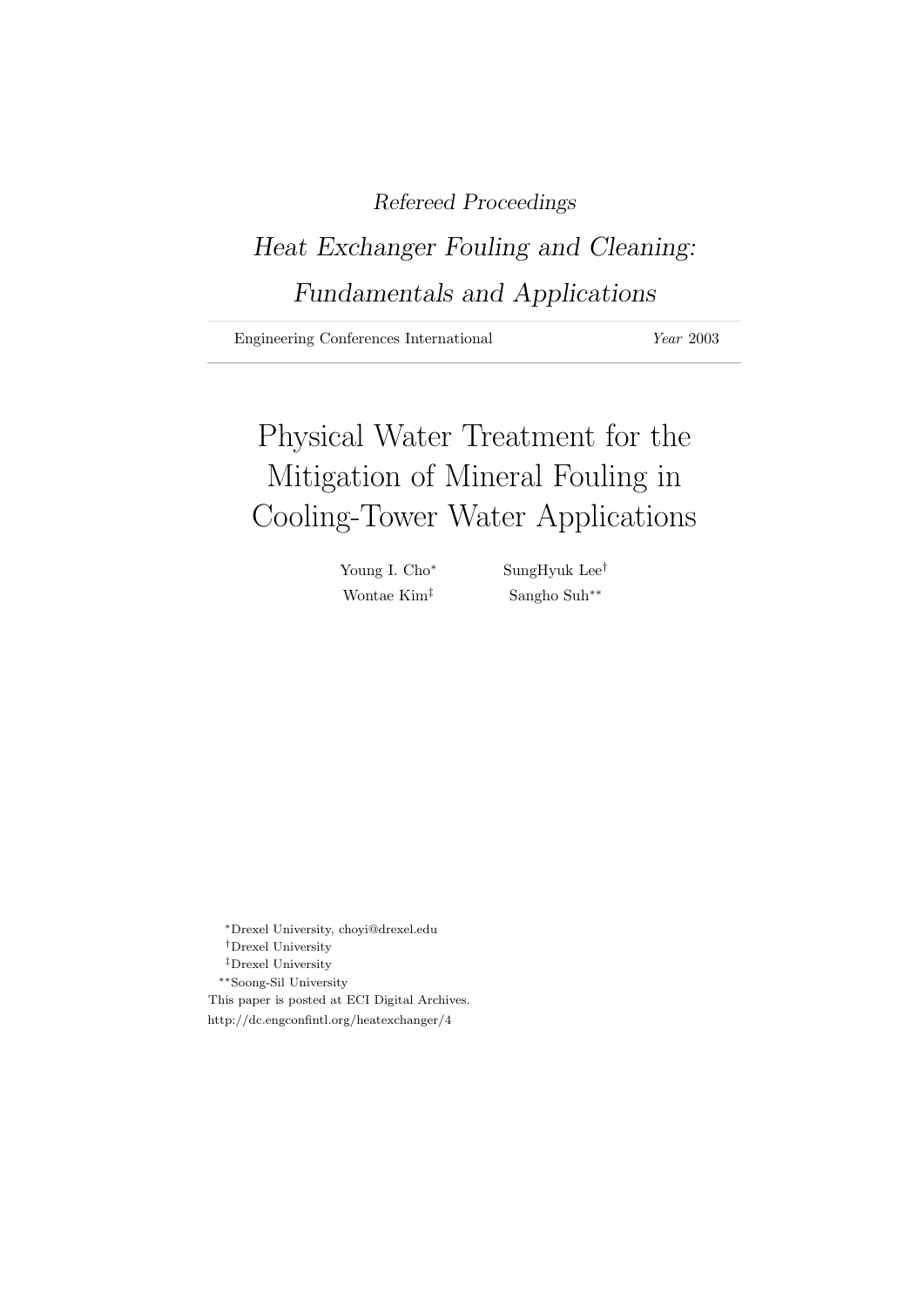# **PHYSICAL WATER TREATMENT FOR THE MITIGATION OF MINERAL FOULING IN COOLING-TOWER WATER APPLICATIONS**

**Young I Cho**<sup>1</sup>  **, SungHyuk Lee**<sup>1</sup> **, Wontae Kim**<sup>1</sup> **, and Sangho Suh**<sup>2</sup>

<sup>1</sup> Dept. of Mechanical Eng. And Mechanics Drexel University, Philadelphia, PA; choyi@drexel.edu  $\frac{250000 \text{ S}^{11}}{2}$  Seems Sil University, 1.1. Senado dong Dongiels Gu Seeul Korea <sup>2</sup> Soong-Sil University, 1-1, Sangdo-dong Dongjak-Gu Seoul, Korea

# **ABSTRACT**

The physical water treatment (PWT) device is defined as a non-chemical method of water treatment utilized for the purpose of scale prevention or mitigation. Three different PWT devices, including permanent magnets, solenoid coil device, and high-voltage electrode, were used under various operating conditions. The present study proposed a bulk precipitation as the mechanism of the PWT and conducted a number of experimental tests to evaluate the performance of the PWT. The results of fouling resistances obtained in a heat transfer test section clearly demonstrated the benefit of the PWT when the PWT device was configured at an optimum condition. The results of SEM and X-ray diffraction methods were obtained to further examine the difference in scale crystal structures between the cases of no treatment and PWT. Furthermore, the surface tension of water samples was measured, and it was found that the PWT reduces the surface tension by approximately 8% under repeated treatment as in cooling-tower applications.

### **INTRODUCTION**

When a heat pump is used, it is used as an airconditioning system in summer, whereas it is used as a heat pump in winter. When it is used as an air-conditioning system, the outside HX is used as a condenser, where heat has to be rejected to the surroundings. Cooling tower water is used in a water-cooled condenser, and the heat is rejected from the condenser as water evaporates in the cooling tower. Thus, the mineral ions in circulating water are accumulated, and the concentration of the mineral ions increases with time, creating fouling problems in the condenser tubes. Thus, it is essential to prevent the mineral scale build-up inside the condenser while it is used as an air-conditioning device. When the system is switched to a heat pump, this outside HX is used as an evaporator. If the evaporator is fouled from the summer usage, the heat pump will not operate efficiently.

Open cooling water systems such as water-cooled condensing systems are susceptible to scale accumulation on condenser heat transfer surfaces. The precipitated solids form both soft and hard scale deposits on the heat transfer surfaces, increasing the resistance to heat transfer and subsequently decreasing the thermal efficiency of the equipment.

Physical water treatment (PWT) methods include the use of magnetic fields, electric fields, alteration of surface charges of water, and mechanical disturbance such as a vortex flow device, ultrasound, and sudden pressure changes. The apparent PWT effect is to prevent the formation of scale on surfaces, allowing the dissolved solids to be carried along with the process water or removed in concentrating conditions, such as blowdown in cooling towers.

Numerous researchers investigated the feasibility of using permanent magnets in reducing mineral fouling. Kronenberg (1985) and Parsons (1997) reported that magnetically treated water produced different types of scale formation due to the modification of solution properties. Kronenberg (1985) reported that the calcium carbonate from magnetically treated water formed a soft sludge instead of hard lime scale clinging to surface. Donaldson and Grimes (1990) speculated that magnetic fields acted at the surface of crystallites, modifying the nature of the charges at the surface. Parsons (1999) reported at the symposium Cranfield University (U.K.) observed that the most successful reports of magnetic water treatment applications occurred in continuous recirculating flow systems. They concluded that the magnetic treatment produced softer, less tenacious scale, and the anti-scale effect resulted from changes in crystallization behavior promoting bulk solution precipitation rather than the formation of adherent scale. Also, they pointed out that successes occurred only under dynamic magnetic treatment, i.e., when the solution moved sufficiently rapidly through the predominantly orthogonal magnetic field.

The effectiveness of the permanent magnet appears to be strongly related to a flow velocity passing through magnetic fields (Baker 1996; Sandulyak and Krivstov 1982; Grutch and McClintock 1984; Szostak 1985; Parker 1985; Kronenberg 1985; Busch and Busch, 1997; Baker et al. 1997; Busch et al. 1985; Parsons et al. 1997). Accordingly, one may ask whether there is an optimum flow velocity, which makes the PWT device very effective. Grutsch and McClintock (1984) reported through a full-scale field test that scaling was completely prevented at a flow velocity of 6 m/s using a magnetic device (1,700 gauss).

Szostak (1985) reported that he could operate a cooling tower at 3,000-ppm hardness without scale buildup by using a magnetic fluid conditioning system. Busch et al. (1997,

1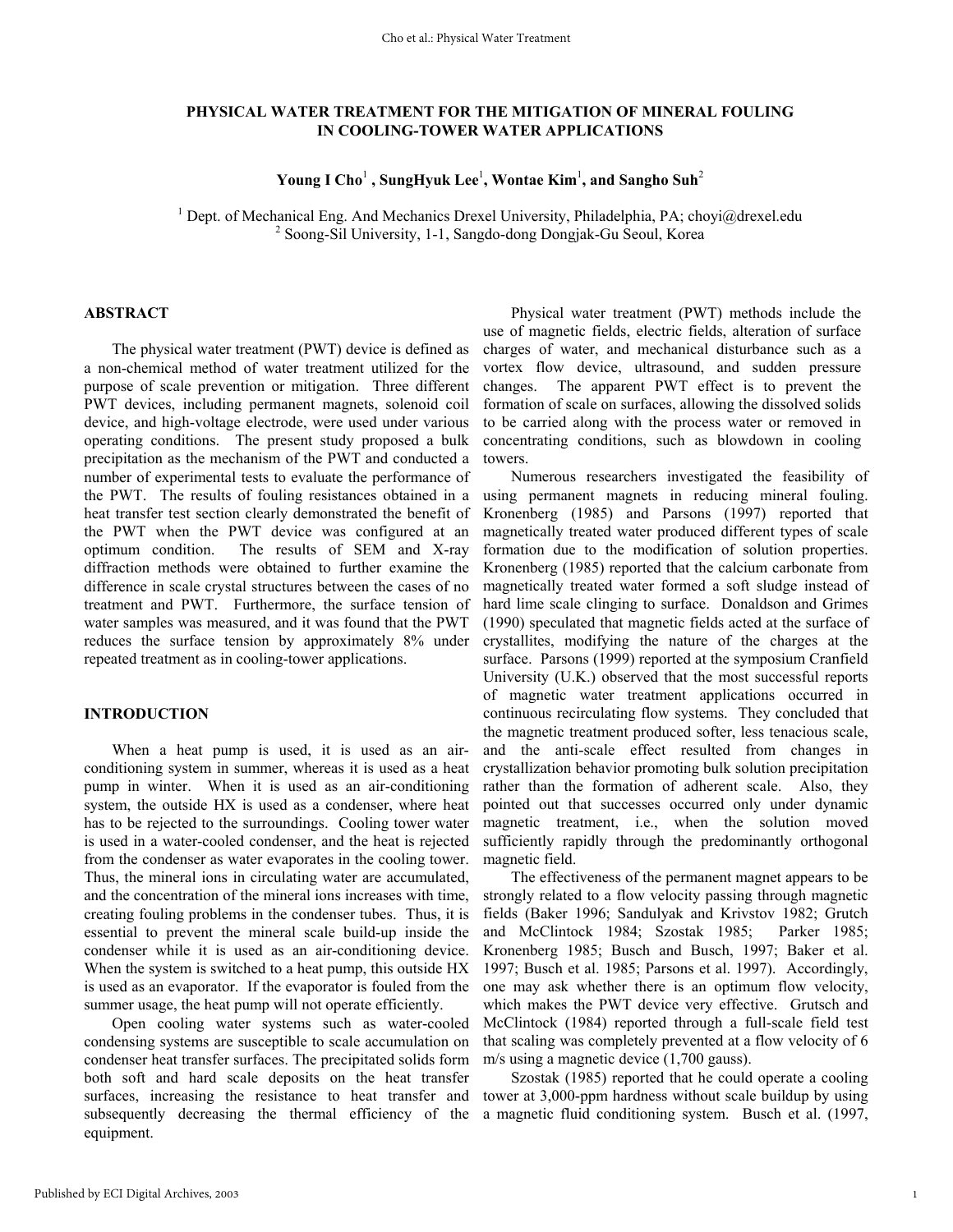1985) reported that a certain minimum flow rate might be necessary to produce an anti-scaling effect.

A solenoid-coil induction device is another PWT method, which has been reported to mitigate scale deposits on heat transfer equipment. Cho et al (1997, 1998, 1999a, 1999b) and Kim et al. (2001) conducted various heat transfer experiments and reported that fouling resistances could be significantly reduced in cases with the PWT compared with the cases without it.

The objective of this study was to investigate the efficiency of physical water treatment (PWT) technologies in preventing and controlling calcium scale accumulation on heat transfer surfaces in re-circulating open cooling-tower water systems. The physical water treatment technologies studied in the present study include permanent magnets, a solenoid-coil induction device, and a high-voltage electrode device. The scope of the research entails the experimental investigation of physical water treatments currently being used for preventing scale accumulation, encompassing experiments to determine scale accumulation quantities and scale characteristics, blowdown characteristics, and thermal resistance of accumulated scale in a laboratory scale coolingtower water system. All tests were conducted with a biocide, glutaraldehyde (Union Carbide) in the present mineral fouling study. Accordingly, biological fouling was controlled so that it did not influence the fouling test results.

### **Types of Mineral Fouling**

#### *Fouling in Untreated Water: Crystallization Fouling*

Circulating cooling tower water typically contains excess amount of mineral ions such as calcium and magnesium due to the evaporation of water, thus making the water hard. When the hard water is heated inside heat transfer equipment, the calcium and bicarbonate ions precipitate due to a sudden drop in solubility, see Bott (1995), Cowan and Weintritt (1976), Hasson et al. (1968), forming hard scale on heat-transfer surfaces and manifolds. Such a hardened scale is common in heat transfer equipment using untreated water as a cooling medium. It is well known that such a hardened scale cannot be removed by brush punching, Cho et al. (1999a). An acid cleaning is often required to remove the hardened scale, which may eventually lead to premature equipment failure and producing chemical wastes for disposal.

When any undesirable material deposits on a heat exchanger surface, it is called fouling, Taborek et al. (1972); Watkinson and Martinez, (1975); Morse and Knudsen (1997); Somerscales (1990);. Muller-Steinhagen (1999); Snoeyink and Jenkins (1982). Factors affecting nucleation and subsequent crystal formation are the concentration of fouling materials (foulants), temperature, pH, pressure, time,

flow velocity, mechanical motions, radiation, and impurities).

#### *Particulate Fouling*

Since the physical water treatment (PWT) is closely related to particulate fouling, the definition and characteristics of the particulate fouling are briefly described. Particulate fouling is a deposition process of particles carried by a flowing fluid as well as by matters generated in a solution. When compared with the scales produced in crystallization fouling, the scales produced in particulate fouling are much softer. The term "particle" is general and may refer to particulate matter, bacteria, corrosion products and so on, see Bott (1995).

Beal (1970) categorized the particulate fouling into three major processes: transport of the particles from the bulk fluid to the surface, the attachment of the particles to the surface, and re-entrainment of previously deposited particles from the surface back into the bulk fluid. Bott (1995) divided particle deposition into transport mechanism and agglomeration. First the particle has to be transported to the surface by one or a combination of mechanisms including Brownian motion, turbulent diffusion, or by virtue of the momentum possessed by the particle. The particulate fouling differs from the crystallization fouling: the former generally produces soft sludge scale coating while the latter often produces tenacious hardened scale on heat transfer equipment. Note that the soft scale coating from the particulate fouling can become hardened scale if left on the heat transfer surface for extended periods.

#### *Calcite and Aragonite*

Calcium carbonate is one of the most common scale types. The two structures of calcium carbonate crystal commonly found in nature are calcite and aragonite in morphology. They have the same chemical component,  $CaCO<sub>3</sub>$ , but differ in many aspects. Calcite is formed at room temperature (i.e., below  $30^{\circ}$ C), easily removable with weak hydrochloric acid, less adherent than aragonite, and has a hexagonal crystal shape, with a specific gravity of 2.71, see Cowan and Weintritt (1976). Aragonite is formed at high temperature (i.e., above  $30^{\circ}$ C) and is difficult to remove, having an orthorhombic crystal shape and a specific gravity of 2.94. Aragonite is a more troublesome form of calcium carbonate than calcite because it forms a harder and denser deposit than calcite in heat transfer equipment, Cowan and Weintritt (1976).

It has been of interest to see whether calcium carbonate scales produced in water treated by a PWT device is calcite or aragonite. The present study investigates this issue by analyzing scale samples using an X-ray diffraction method.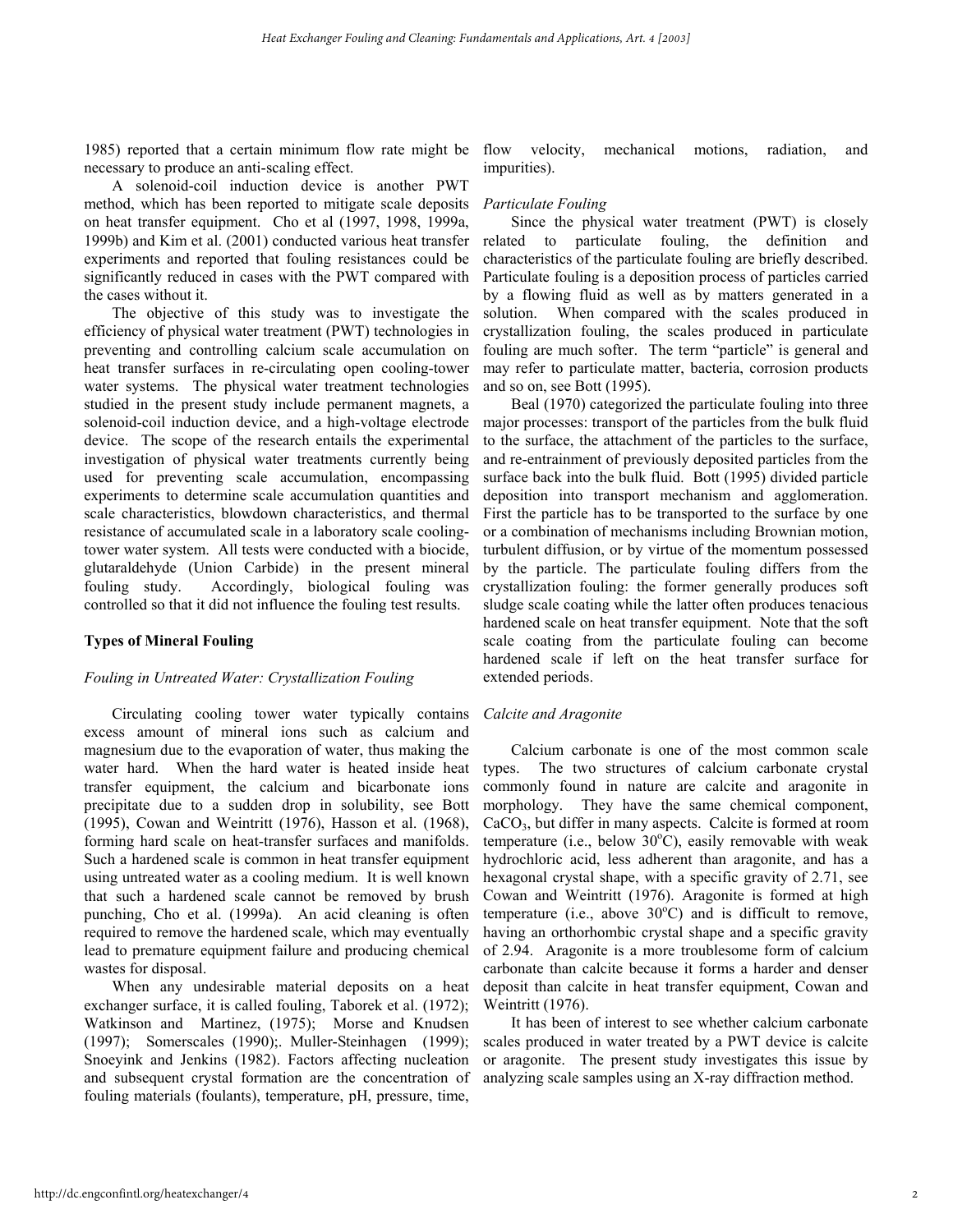#### **BODY**

# **Mechanism of PWT for the Mitigation of Mineral Fouling**

It is known that the magnetic and electric fields affect the characteristics for the nucleation of mineral ions and other electrically charged submicron particles, Kashchiev (2000). One of the most reasonable mechanisms in fouling mitigation by externally applied electro-magnetic fields is a generation of nucleation in a bulk solution. For example, Al-Qahtani (1996) reported that the magnetic treatment processes accelerated the coagulation-flocculation of solid particles suspended in water and increased the crystal formation on the bulk solution instead of deposition on heattransfer surfaces.

It is hypothesized that the water treated by a PWT device produces particles of  $CaCO<sub>3</sub>$  and other mineral salts in bulk water, resulting in particulate fouling. Accordingly, the PWT produces soft sludge coatings on the heat transfer surface. If the shear force generated by the flow velocity in heat transfer equipment is sufficiently large to remove the soft sludge coating, then the PWT can prevent new scale deposit or significantly mitigate the scale. Hence, the magnitude of the flow velocity inside heat transfer equipment plays a critical role in the success of the PWT.

#### **Physical Laws behind PWT Devices**

Next, we briefly introduce the basic operating principle and general specification of three PWT devices tested in the present study. When charged molecules or ions pass through a region under magnetic fields, electric fields are induced, which can be described as (Serway 1990):

$$
E = V \times B \tag{1}
$$

where *E* [V] is an induced electric field in a permanent magnet,  $V$ [m/s] is a flow velocity vector, and  $B$  [Wb/m<sup>2</sup>] is a magnetic field strength vector created by the permanent magnet. When a charge of water molecule is multiplied to both sides of the above equation, we get Lorentz force. According to the above-mentioned hypothesis, the objective of a magnetic treatment is to produce the bulk precipitation of mineral ions. As shown in the above equation, the flow velocity is directly involved in the bulk precipitation process. Hence, in the present study, we investigated the effects of flow velocity through permanent magnets on the efficiency of the permanent magnets for scale mitigation.

Furthermore, one can predict from the above equation that the bulk precipitation using permanent magnets should be more efficient when the directions of the induced electric fields *E* or magnetic fields *B* change along the flow direction. Thus, the present study investigated the effect of geometric arrangements of permanent magnets on the efficiency of the permanent magnets.

Another PWT device, a solenoid coil device (SCED), uses a solenoid coil wrapped over a pipe, where cooling water passes. Two ends of the solenoid coil are connected to an electronic control unit. The SCED control unit uses a pulsing current at a range of 500-3,000 Hz. Subsequently, an induced pulsating electric field is generated inside the pipe according to Faraday's law (Serway 1990):

$$
\int E \cdot ds = -\frac{\partial}{\partial t} \int B \cdot dA \tag{2}
$$

where  $E$  [V] is an induced electric field vector,  $s$  is a line vector along the circumferential direction,  $B \text{ [Wb/m}^2 \text{] is a}$ magnetic field strength vector, and *A* is the cross sectional area of the solenoid coil.

Another PWT device studied can be described as a highvoltage electrode device, where the electrode is positioned at the center of a pipe filled with water. The voltage varies with time, producing time-varying electric field in the water medium between the electrode and pipe wall.

Although the above three PWT devices use three different hardware, what they produce is "induced electric fields" in a pipe, where water is flowing. The induced electric fields, generated by a PWT device, vary directions with time or along the flow direction, causing the bulk precipitation of calcium carbonate crystals in solution. As described in the above hypothesis, this results in particulate fouling of soft sludge coating, which must be removed by the shear force produced by flow velocity.

#### **Experimental Facility and Procedure**

This section describes the experimental facility and test procedure used in the study to validate the above hypothesis for the PWT. The tests were limited to cooling-tower water applications, where water is repeatedly treated by a PWT device.

Figure 1 shows a schematic diagram of the test facility, which consists of a water-circulating loop, a cooling tower, a side-stream flow loop, a PWT device, a pump, a heat transfer test section, a conductivity meter, a floating-ball valve for automatic feeding of make-up water, and an automatic blowdown system controlled by a solenoid valve. The heat transfer test section consisted of a copper plate as a heattransfer surface, an observation window, a cooling-water channel, and a hot-water channel.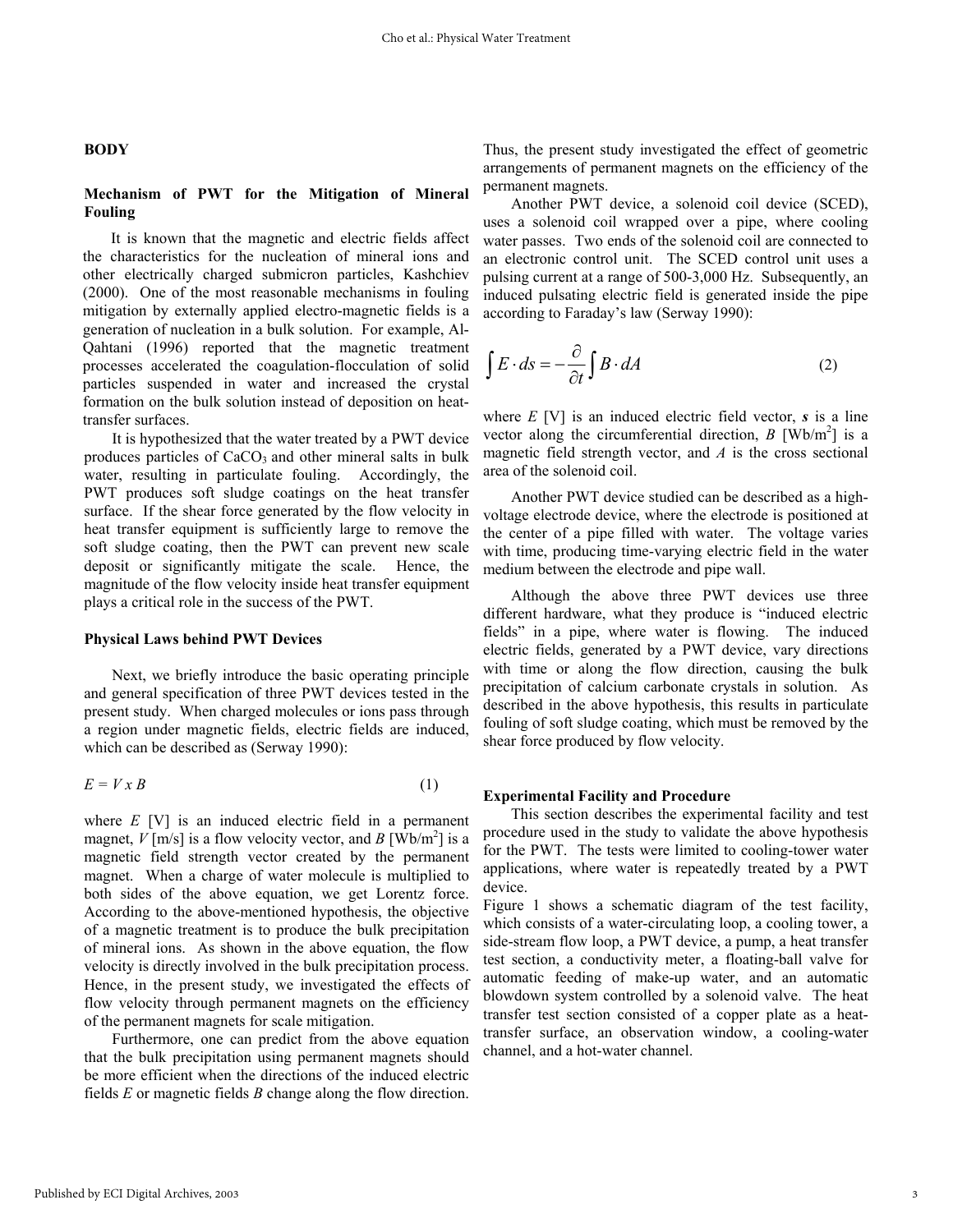| References                                       | Heat flux<br>(kW/m <sup>2</sup> ) | Flow<br>velocity<br>(m/s)  | Concentration<br>(ppm)       |
|--------------------------------------------------|-----------------------------------|----------------------------|------------------------------|
| Hasson et al.<br>(1968)                          | 1.6                               | $0.25 -$<br>0.82           | $110 - 575$                  |
| Kim and Webb<br>(1991)                           | 13                                | $0.8 - 1.82$               | 1500                         |
| Somerscales et<br>al. (1991)                     | $28 - 52$                         | $0.9 - 1.0$<br>$1.4 - 1.5$ | 2500                         |
| Nasrazadani &<br>Chao (1994)                     | 137                               | $1 - 1.98$                 | $300 - 450$                  |
| Sheikholeslami<br>and Watkinson<br>(1986)        | $120 - 220$                       | $0.3 - 0.8$                | $603 - 700$                  |
| Morse and<br>Knudsen (1997)                      | 276                               | 1.0                        | $490 - 650$                  |
| Helalizadeh &<br>Muller-<br>Steinhagen<br>(2000) | $100 - 400$                       | $0.5 - 2.0$                | $1.0 - 2.5/$<br>$0.25 - 1.0$ |
| Present study                                    | 380-485                           | $1.2 - 1.5$                | 600-1500                     |

Table 1. Test conditions used by previous researchers who conducted fouling experiments

The cooling water and hot water flowed in opposite directions, thus forming a counter-flow heat exchanger. The dimension of a rectangular cooling-water channel was 1.6 mm  $x$  6.4 mm  $x$  254 mm (height  $x$  width  $x$  length), whereas the dimension of the hot-water channel was 13.7 mm x 6.4 mm x 254 mm (height x width x length). Flow rates of both the cooling water and hot water were measured by rotameters (Omega Engineering), which were calibrated using a precision weighing balance. The flow velocity of circulating-cooling water in the cooling-water channel was varied in a range of 1.2 - 1.5 m/s in the study, and the corresponding Reynolds number was 3,350 - 4200, based on the hydraulic diameter of the rectangular cooling-water channel.



Fig. 1 Schematic diagram of fouling test facility. The application of PWT (physical water treatment) device is done at a side-stream flow loop.

T-type thermocouples were used to measure the inlet and outlet temperatures of both the cooling water and hot water. The inlet temperature of the circulating water prior to the heat-transfer test section was maintained at  $20 \pm 1$ °C by means of the evaporative cooling tower, whereas the inlet temperature of the hot water was maintained at 89 to  $92^{\circ}$ C throughout the entire experiments. Table 1 shows the test conditions used by the previous researchers who conducted fouling experiments in laboratories, which include heat flux, flow velocity, water concentration and types of foulant. In the present study, a heat flux between heating and cooling sides of the copper plate was in a range of 380 - 485 kW/ $m^2$ . The high heat flux was utilized in the study in order to accelerate fouling process.

Fouling resistance was estimated by the following equation [20]:

$$
R_f = \frac{1}{U_{\text{fouled}}} - \frac{1}{U_{\text{initial}}}
$$
(3)

where U<sub>initial</sub> and U<sub>fouled</sub> are the overall heat transfer coefficients at the initial time and at  $t \geq 0$ , respectively. In order to calculate a surface temperature, Chiranjivi and Rao's convective heat-transfer correlation in a bottom-wall-heated rectangular duct case (see Ebadian and Dong 1998) was used as follows: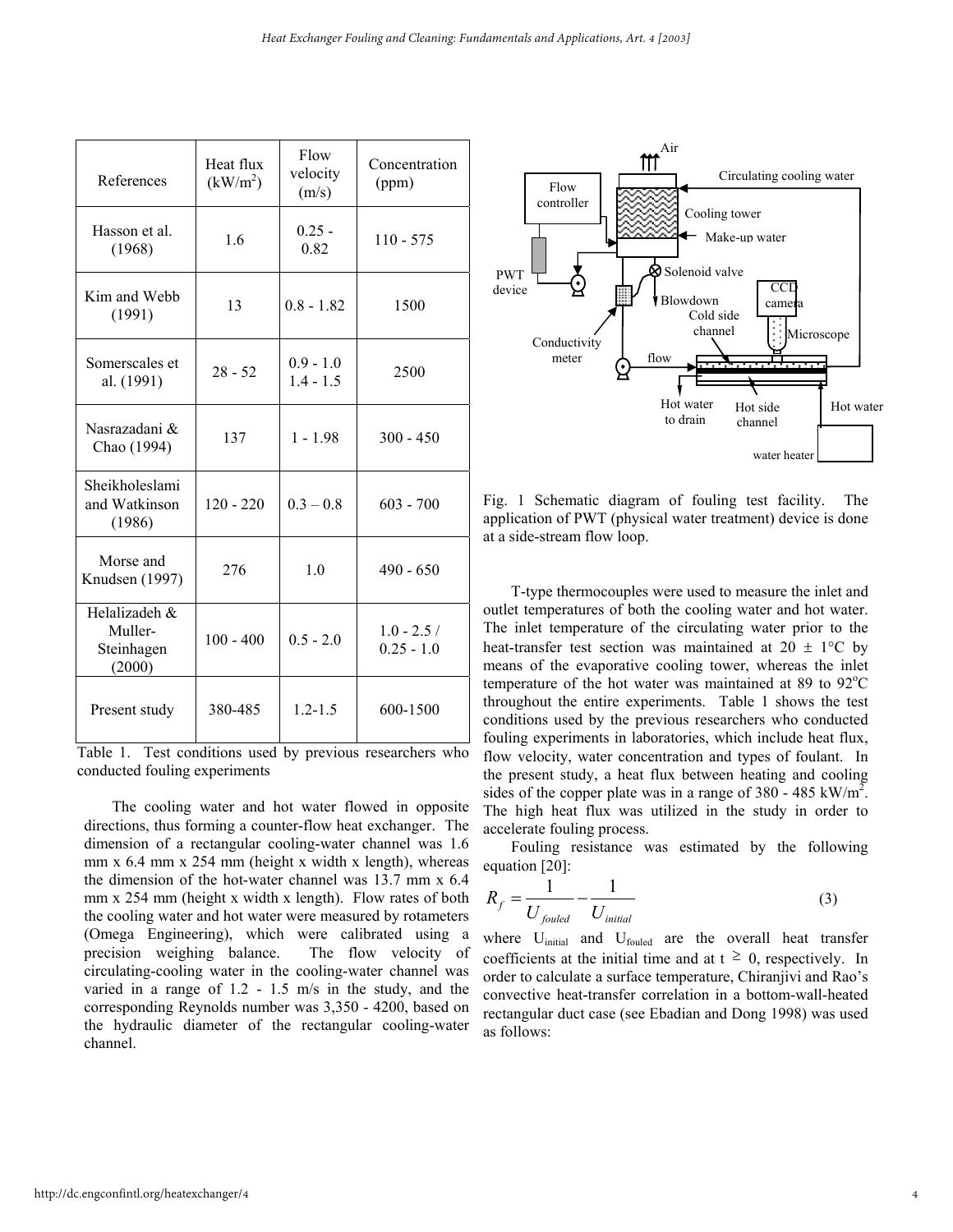$$
h = 0.79 \text{Re}^{0.4} \text{Pr}^{0.52} \frac{k_{w}}{D}
$$
 (4)

where h is the convective heat-transfer coefficient,  $k_w$  is the thermal conductivity of water, and D is the equivalent diameter for the cross-sectional area in the cooling flow channel. To calculate the average surface temperature, Newton's law of cooling (Serway 1990) was introduced as following:

$$
Q = hA_s(T_s - T_m)
$$
 (5)

where h is the convective heat-transfer coefficient,  $A_s$  is the heat-transfer surface area,  $T<sub>s</sub>$  is the surface temperature, and  $T_m$  is the mean temperature of the fluid. The average surface temperature of the copper plate,  $T_s$ , was estimated using Eqs. (2) and (3). In the calculation of Langelier saturation index (LSI), the heat-transfer-surface temperature was applied.

The cooling-tower system had a sump tank, where fresh make-up water entered through a floating-ball valve, thereby maintaining a constant water volume in the cooling tower. Tap water provided by the City of Philadelphia was used as the make-up water. The amount and frequency of blowdown of the circulating cooling water was automatically controlled with a solenoid valve (see Fig. 2). Water samples were collected for water analysis and an example of water analysis is shown in Table 2, which show the water properties of makeup and circulating water with the PWT. Detail water analysis data for each test is available in ASHRAE report, see Cho (2002).

#### **RESULTS AND DISCUSSION**

Figure 3 represents fouling resistance values vs. time for five different cases obtained with a permanent magnet device. The characteristics of fouling resistance for the no treatment case was that the increasing rate of scale deposition was not steep in the first 200 hours and then suddenly increased very rapidly and reached the asymptotic value. This phenomenon represents that a relatively long induction period existed due to the low water concentration (i.e., 2,000  $\mu$ S/cm). When the flow velocity through the PWT was 2.3 m/s, the asymptotic value of the fouling resistance for the PWT case decreased by 80% from the value of the notreatment case. Note that the flow velocity at the heat transfer test section was maintained constant at 1.2 m/s in all cases. For the cases of the flow velocity of 1.1 and 1.7 m/s, the fouling resistance decreased by 25 and 42%, respectively. The asymptotic final fouling resistance

| Measured properties                | Make<br>up | <b>PMSM</b><br>$V = 2.3m/$<br>S |
|------------------------------------|------------|---------------------------------|
| pH                                 | 7.7        | 8.3                             |
| Sp Cond $\omega$ 25C, $\mu$ mhos   | 525        | 2030                            |
| Alk, "P" as CaCO3, ppm             | $\theta$   | 8.3                             |
| Alk, "M" as CaCO3, ppm             | 70         | 229                             |
| Sulfur, as SO4, ppm                | 54         | 184                             |
| Chloride, as Cl, ppm               | 81         | 410                             |
| Hardness, Total, as CaCO3, ppm     | 185        | 853                             |
| Calcium, Total, as CaCO3, ppm      | 126        | 581                             |
| Magnesium, Total, as CaCO3,<br>ppm | 58         | 271                             |
| Copper, Total, as Cu, ppm          | < 0.05     | 0.26                            |
| Iron, Total, as Fe, ppm            | < 0.05     | < 0.05                          |
| Sodium, as Na, ppm                 | 39         | 134                             |
| PO4, Ortho, as PO4                 | 1.2        | 0.9                             |
| Silica, Total, as SiO2, ppm        | 5.7        | 13.9                            |

Table 2. Water quality data measured for make-up and circulating water which was treated by PMSM (a PWT device) with four different flow velocities through magnetic device.

for the flow velocity 3.0 m/s was only reduced 32% comparing to the no treatment case.

Figure 4 show the percentage reduction of the fouling resistance vs. flow velocity for the PMSM-1 case. As can be seen in Fig.4, the permanent magnet device has its own optimum flow velocity range. Figure 5 shows photographs of fouled surfaces taken after the fouled heat-transfer surfaces were completely dried. No-treatment cases resulted in much more severe fouling than PWT case using PMSM-1 with a flow velocity of 2.3 m/s. However, in the PWT cases, the amount of fouling deposit decreased with increasing flow velocity until  $V = 2.3$  m/s. When the flow velocity was greater than 2.3 m/s such as 3.0 m/s, the amount of scale deposition was significantly increased again, see Cho (2002).

It is not clear why the performance of the magnetic treatment using PMSM-1 shows the optimum behavior at a specific velocity of 2.3 m/s. One may speculate as follows: For the no treatment case, the scale deposition is mainly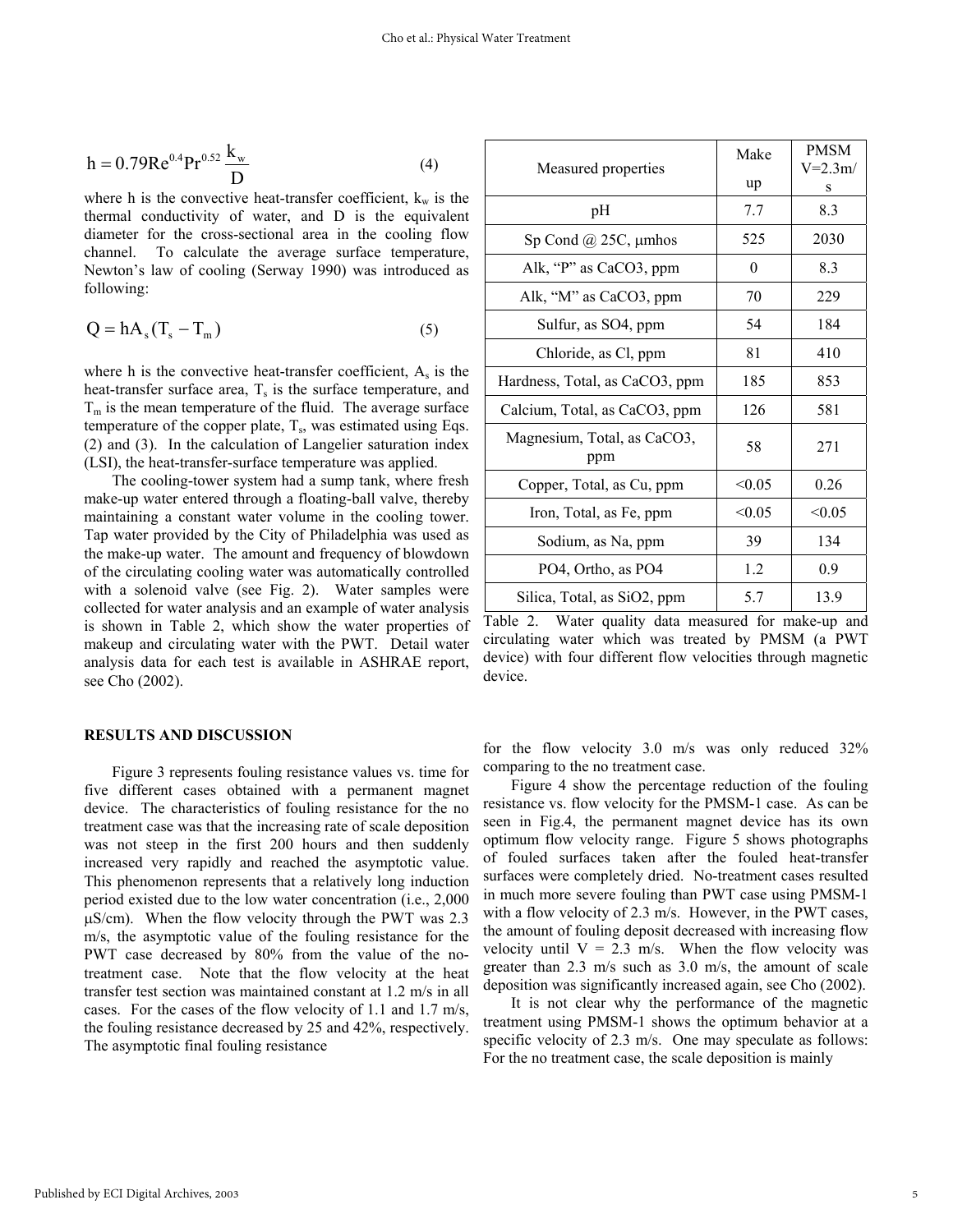

Fig. 2 Variations of electric conductivity of circulating water in a cooling tower. Blowdown was maintained using a solenoid valve, which was controlled by an electric conductivity meter with preset upper and lower limits.



Fig. 3 Variations of fouling resistance vs. time for four different flow velocity cases through PMSM-1

due to the diffusion of dissolved mineral ions, which results in crystallization fouling and tenacious hardened scale. When the cooling water was treated by the PWT at the optimum velocity through the magnet (i.e., 2.3 m/s for this case), the mineral ions that dissolved in the cooling water precipitated in the bulk water, and therefore, these precipitated particles grew in size and eventually were deposited on the heat exchanger surface in the form of a particulate fouling. Particles deposited on the heat transfer surface as a soft sludge coating, which are easily removed by shear force unlike the hardened scale deposit produced by the diffusion of ions. However, this significant reduction of fouling resistance could only be obtained when flow velocity



Fig. 4 Percentage variations of fouling resistance vs. time for four different flow velocity cases through PMSM-1



Fig. 5 Photographs of scaled heat transfer surfaces for Notreatment and PWT cases. Both 2,000 µS/cm

was reached at a certain optimized point such as 2.3 m/s.

When the flow velocity through the magnets was different from this optimum velocity, it is not clear why the performance of the magnetic treatment significantly decreased. When the flow velocity was greater than the optimum value, one can consider that the contact residence time was too short to be affected by the magnetic field. When the flow velocity was much smaller than the optimum value, the agitating force via Lorentz force (see Serway 1990) may not be sufficient to cause effective bulk precipitation. The exact mechanism of the existence of the optimum condition in the magnetic treatment needs to be further investigated in the future.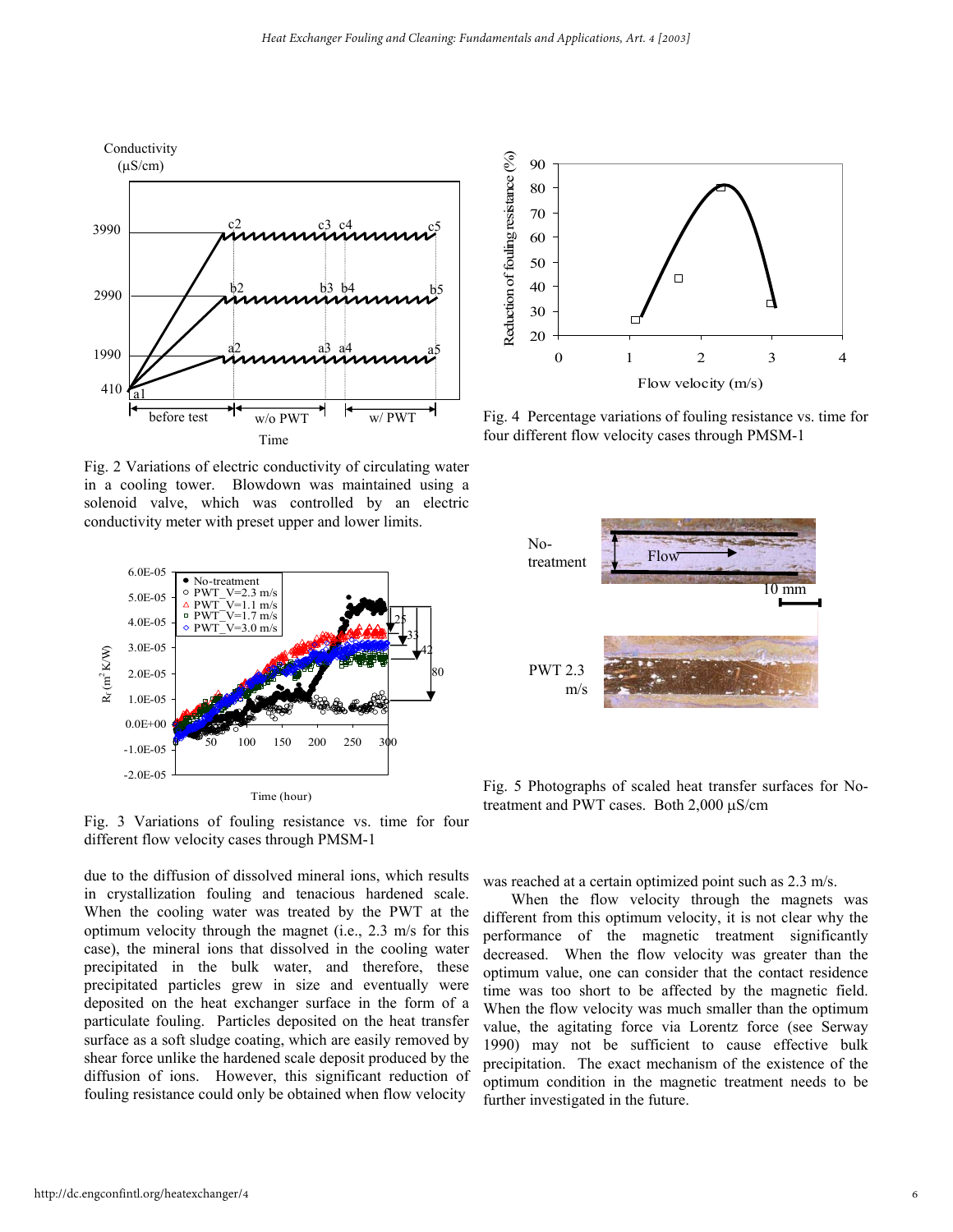

Fig. 6 SEM (scanning electron microscopy) photographs: top  $=$  no treatment case, bottom  $=$  PWT-2.3 m/s case, both 2,000 S/cm

Figure 6 shows SEM photographs of scale layer for the above two cases (no treatment and PWT with a velocity of 2.3 m/s) to investigate the effect of flow velocity through the PWT device. The two cases have very different morphology. For the no-treatment case, numerous tiny crystals were agglomerated. Plenty of rhombic shape tiny crystals could be found in scale samples obtained in the no treatment case. The average size of each crystal was estimated as  $0.5 \mu m$ . On the contrary, in the case of PWT-2.3 m/s, it looked like one huge particle composed of multi-layers of scale. SEM photographs for other cases are available in Cho (2002).



Fig. 8 Concentration effect on the performance of permanent magnets (PMDU)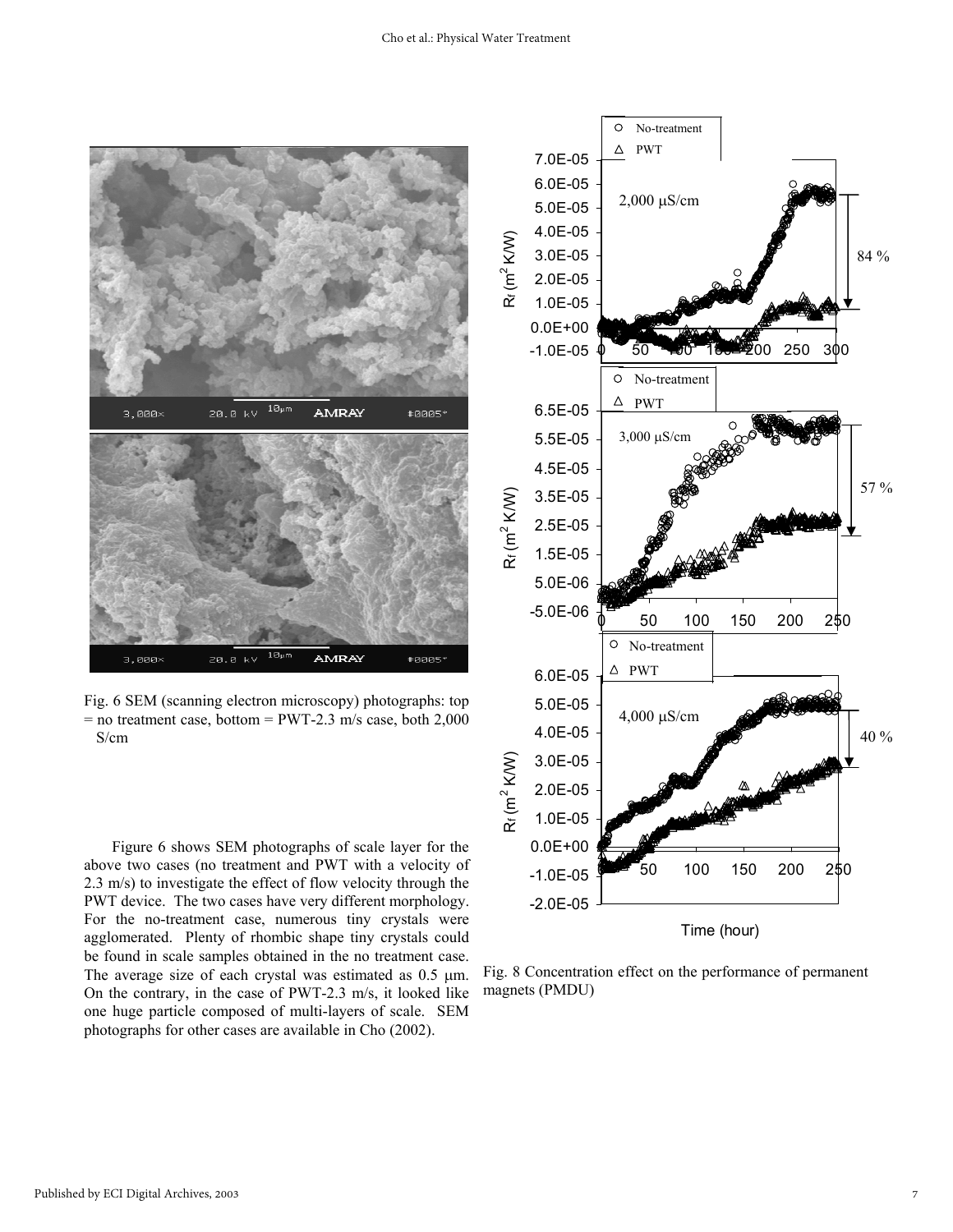

Fig. 9 The results of the surface tension of the sample water treated by a PWT (using a solenoid coil). Water conductivity =  $3,000 \mu$ S/cm

study using an X-ray diffraction method. The first two figures at the top show the baseline data for calcite and aragonite, whereas the bottom two figures show the present measurements for the cases of no-treatment and the PWT (using PMSM-1). As one can see in Figure 7, both scale crystals had the same structure of calcium carbonate scale, which was calcite. Hence, it can be concluded that the PWT produced a calcite form of calcium carbonate, and there is no difference in the structure of the scale crystals removed from the heat transfer test section between the untreated and PWT cases.

Surface tension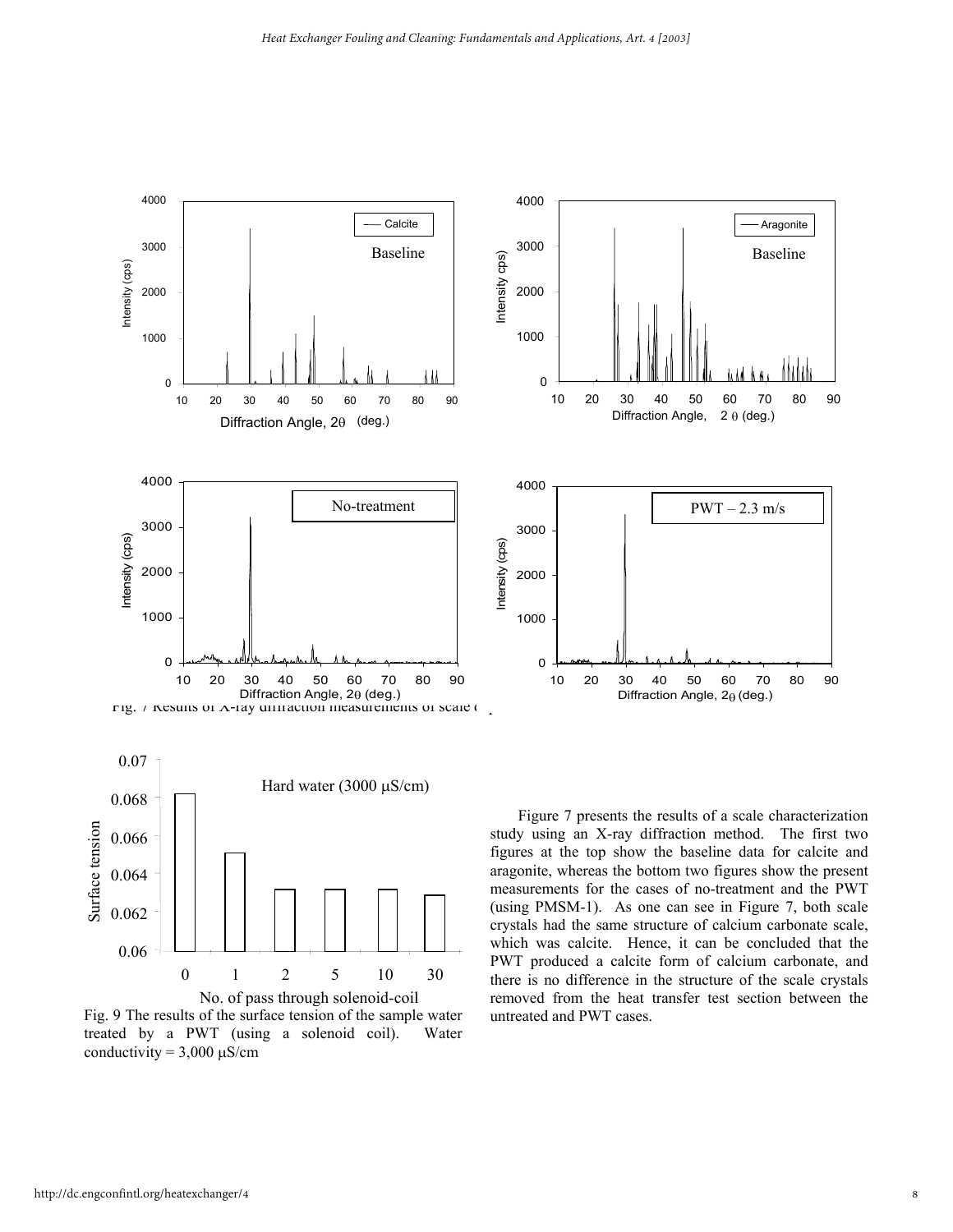

Fig. 10 photographs of the dye-injection experiment with three water samples (i.e., no-treatment, 2 passes, and 10 passes through the solenoid coil). Water conductivity =  $3,000 \mu$ S/cm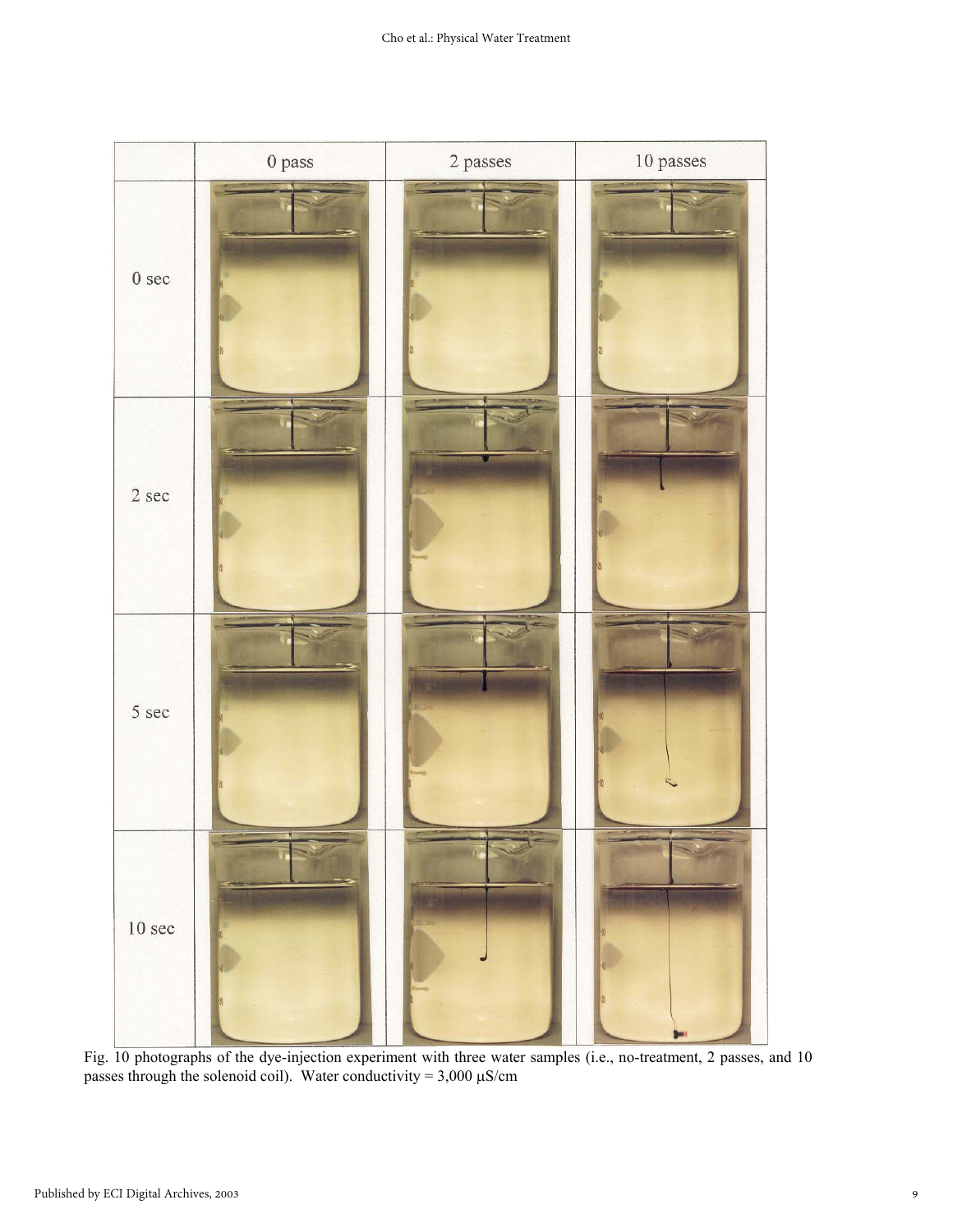Donaldson and Grimes (1988); Higashitani K., et al, (1993); Kobe et al. (2001) reported that the crystal phase of scale deposits was aragonite when they applied physical water treatment (PWT) in a beaker at a laboratory without a heat source. The present study found that the crystal phase of the scale sample changed with time. When we measured a scale sample within the first two hours of scale formation in a beaker following the same procedure as the previous researchers, we also observed mostly aragonite. When the same scale sample was analyzed again three days later, the scale sample was changed to calcite (see details in Cho 2002). This explains why the X-ray diffraction results from the scale samples collected from the heat transfer test section were the calcite form of  $CaCO<sub>3</sub>$ . Note that each heat transfer test in the present study took more than two weeks.

Figure 8 represents fouling resistance values vs. time for three different conductivity cases obtained with another type of a permanent magnet device (identified as PMDU in ASHRAE Report, Cho 2002). The objective of the test was to examine the effect of water concentration on the performance of the PWT. When the electric conductivity of the cooling-tower water was  $2,000 \mu S/cm$ , the fouling resistance for the PWT case decreased by 84% from the value of the no-treatment case. For the case of the conductivity of 4,000 µS/cm, the fouling resistance decreased by 40%. This result could be explained as follows: For the untreated  $2,000 \mu S/cm$  case, the scale deposition is mainly due to the diffusion of dissolved mineral ions, i.e., crystallization fouling. Since the PWT can reduce the dissolved ions in water, the reduction in the fouling resistance was great, i.e., 84%. However, for the untreated 4,000-µS/cm case, the scale deposition is due to both the diffusion of the dissolved ions (i.e., crystallization fouling) and the deposition of large precipitated particles (i.e., particulate fouling). Since the PWT only affects the crystallization fouling by reducing the number of dissolved ions in water, the reduction in the fouling resistance (i.e., 40%) was much smaller than that in the 2,000-µS/cm case.

Figure 9 shows the results of the surface tension of the water treated by a PWT (using a solenoid coil). In the case of hard water of 3,000 µS/cm, the maximum reduction of the surface tension was 8.2%. This reduction in the surface tension can be explained as follows: when the hard water passes through the PWT device, the mineral ions dissolved in the cooling-tower water collide with anionic ions such as bicarbonate and make large colloidal particles in the bulk water. As the number of passes through the PWT device increases, the number and/or the size of the colloidal particles increase, thus reducing the surface tension of the water. Refer Cho (2002) for the other surface tension data obtained with permanent magnets.

Figure 10 shows photographs of the dye-injection experiment with three water samples (i.e., no-treatment, 2 passes, and 10 passes through the solenoid coil). The conductivity of the water was 3,000 µS/cm. As can be seen, the dye drop in the no-treatment case rapidly spread out radial direction: in other words, dye did not fall through the water but stayed on the top surface of the water indefinitely. But when the dye was introduced to the water sample that passed 10 times through the PWT device, the dye quickly fell through the water as it was released from the needle and reached the bottom of the beaker in approximately ten seconds. This result can be attributed to the reduction of surface tension caused by the PWT. Similar dye-drop photographs obtained using permanent magnets are available in Cho (2002).

Due to limited space, many interesting test results including those with a solenoid coil device and a highvoltage electrode could not be presented in the present paper, and more complete information is also available in Cho (2002).

# **CONCLUSIONS**

1. The present study proposed the mechanism of a physical water treatment (PWT). The PWT produces a bulk precipitation in water. As the solubility of treated water decreases inside heat transfer equipment, the tiny particulates produced by the PWT grow in size, thus preventing crystallization fouling. Since the particulates tend to deposit on the heat transfer surface, it is essential for flow to be able to remove the soft sludge coating from the heat transfer surface.

2. The present study conducted a number of experimental tests to validate the above hypothesis. The results of fouling resistances obtained in a heat transfer test section clearly demonstrated the benefit of the PWT when the PWT device is configured at an optimum condition.

3. The results of scanning electron microscopy (SEM) and X-ray diffraction methods were obtained to further examine the difference in scale crystal structures between the cases of no treatment and PWT.

4. The surface tension of water samples was measured, and it was found that the PWT reduced the surface tension by approximately 8% under repeated treatment as in cooling-tower applications.

5. The dye-drop experiment suggests that fewer reactions occurred between the dye and mineral ions in water in the treated water, supporting the bulk precipitation hypothesis.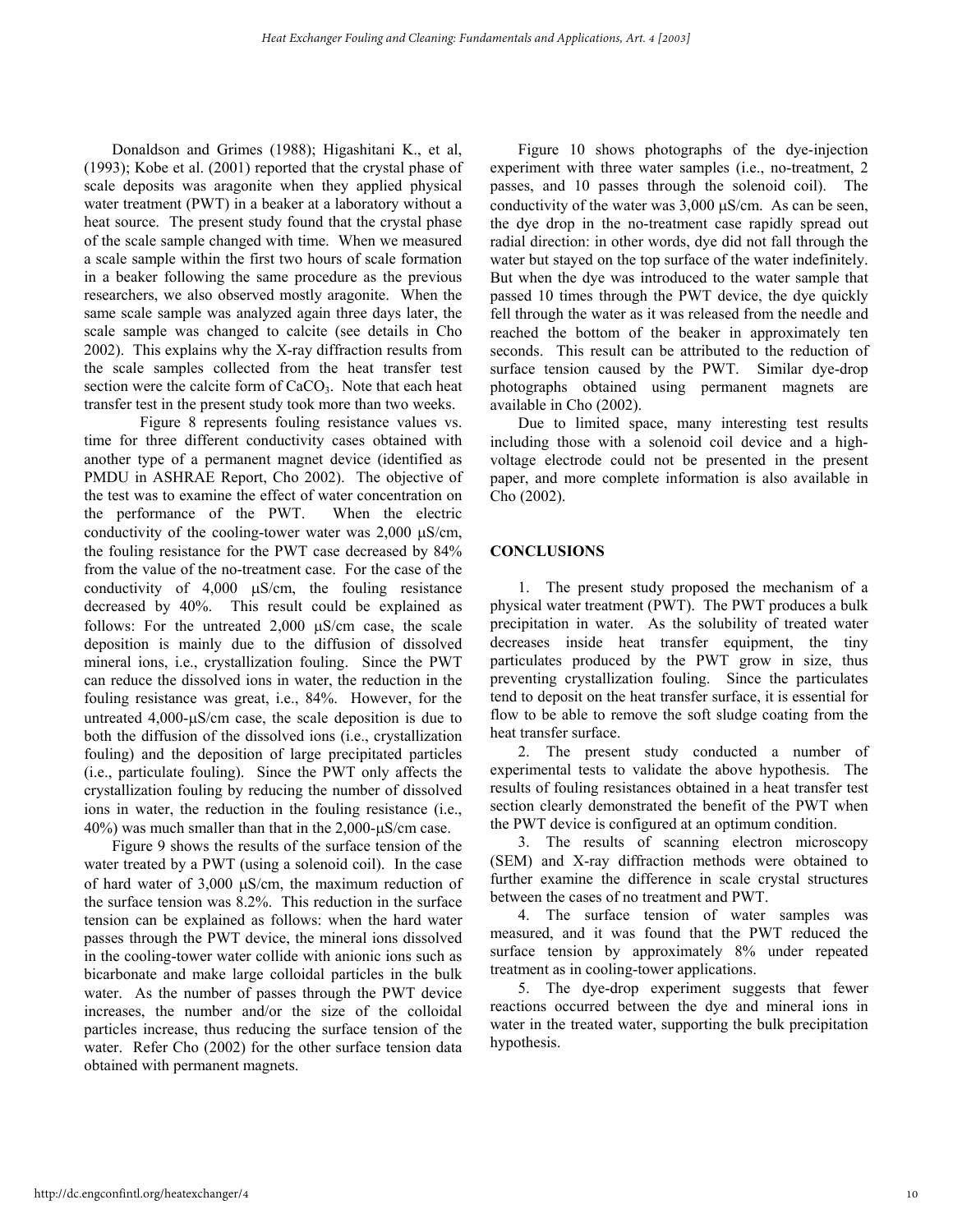#### **ACKNOWLEDGEMENT**

This paper reports the work carried out at Drexel University under the support and supervision of ASHRAE Technical Committee 3.6 (Water Treatment) during the period of September 2000 and May 2002. The final report is available from ASHRAE (www.ashrae.org), ASHRAE Research Project 1155-TRP.

#### **NOMENCLATURE**

- A cross-sectional area,  $m<sup>2</sup>$
- $A_s$  total heat transfer surface area, m<sup>2</sup>
- *B* magnetic field strength,  $Wb/m^2$
- D equivalent hydraulic diameter, m
- *E* induced electric field vector, V
- Pr Prandtl number
- Q heat transfer rate, W
- Re Reynolds number
- $R_f$  fouling resistance, m<sup>2</sup>K/W
- $T$  temperature,  $^{\circ}C$
- U overall heat transfer coefficient,  $W/m^2K$

#### **REFERENCES**

Al-Qahtani H., 1996, Effect of magnetic treatment on Gulf seawater, *Desalination*, 107, pp. 75-81.

Baker J.S. and S.J. Judd, 1996, Magnetic amelioration of scale formation, *Water Res*., 30, pp. 247-260

Baker, J.S., S.J. Judd and S.A. Parsons, 1997, Antiscale magnetic pretreatment of reverse osmosis feedwater, *Desalination*, 110, pp. 151-166

Beal S.K., 1970, Deposition of particles in turbulent flow on channel or pipe walls, *Nuclear Science and Engineering,* 40, pp. 1-11.

Bernardin, J.D. and S.H. Chan, 1991, Magnetic effects on simulated brine properties pertaining to magnetic water treatment, *28th National Heat Transfer Conference, HTD,* 164, pp. 109-117

Bott T.R., 1995, *The Fouling of Heat Exchangers*, Elsevier Science, New York.

Busch K.W. and M.A. Busch, 1997, Laboratory studies on physical water treatment and their relationship to a possible mechanism for scale reduction, *Desalination*, 109, pp. 131-148, also *Proceedings of the 45th International Water Conference*, Pittsburgh, PA, October 23, 1984.

Busch, K. W. , M. A. Busch, D. H. Parker, 1985, *An investigation of the role of physical water treatment devices in calcium carbonate scale formation*, Baylor University, Waco, TX. also, Laboratory studies involving physical water treatment devices, Corrosion 85, Paper no. 251, also, Corrosion-NACE, Vol.42, (1986) 211-221

Cho, Y.I. , Chunfu Fan and Byung-Gap Choi, 1997, Theory of Electronic Descaling Technology of Control Precipitation Fouling in Heat Exchangers, *Int. Comm. Heat Mass Transfer*, Vol.24, pp. 747-756.

Cho, Y.I. 2002, Ashrae Final Report, Efficiency of physical water treatments in controlling calcium scale accumulation in recirculating open cooling water system, ASHRAE Research Project 1155-TRP.

Cho, Y. I. , Byung-Gap Choi, and Bennat J. Drazner, 1998, Electronic Anti-Fouling Technology to Mitigate Precipitation Fouling in Plate-and-Frame Heat Exchangers, *Int. J. Heat Mass Transfer* Vol.41, pp.2565-2571.

Cho, Y.I. and Rong Liu, 1999a, Control of fouling in a spirally-ribbed water chilled tube with electronic antifouling technology*, Int. J. Heat Mass Transfer*, Vol. 42, pp.3037-3046.

Cho, Y.I. and W.T. Taylor, 1999bs, An innovative electronic descaling technology for scale prevention in a chiller, *Ashrae Transaction: Symposia* Vol. 105, Part 2, SE-99-3-1, pp. 581-586.

Cowan J.C., and Weintritt D.J., 1976, "*Water-Formed Scale Deposits*," Gulf Publishing Company, Houston, TX

Donaldson, J. D. and S. Grimes, 1988, Lifting the scales from our pipes, The City University, London, UK, *Newscientist*, 1990. also, *Tube International* , pp. 111-118

Ebadian, M.A. and Z.F. Dong, 1998, *Handbook of Heat Transfer,* 3rd edition, McGraw-Hill, New York, pp.5.106- 5.107.

Grutsch J.F. and J.W. McClintock, 1984, Corrosion and deposit control in alkaline cooling water using physical water treatment at AMOCO's largest refinery, *Corrosion* 84, pp. 330 1-26

Hasson, D. , M. Avriel, W. Resnick, T. Rozenman and S. Windreich, 1968, Mechanism of Calcium Carbonate Scale Deposition on Heat-transfer Surface, *Ind. Eng. Chem. Fund.,* 7, pp. 58-63.

Helalizadeh, A., H. Muller-Steinhagen and M. Jamialahmadi, 2000, Mixed salt crystallization fouling, *Chemical Engineering and Processing*, 39 pp.29-43.

Herzog, R. E. , Q. Shi, J. N. Patil and J. L. Katz, 1989, Magnetic water treatment: The effect of iron on calcium carbonate nucleation and growth, *Langmuir*, Vol.5, pp. 861- 867

Hiemenz P.C., 1986, 2nd edition, *Principles of Colloid and Surface Chemistry,* Marcel Dekker, Inc., New York.

Higashitani K., et al., 1993, Effects of a magnetic field on the formation of CaCO3 particles, *Journal of Colloid and Interface Science,* 156, pp. 90-95.

Kashchiev D., 2000, *Nucelation: basic theory with applications*, 1<sup>st</sup> edition, Butterworth-Heinemann, Boston.

Kim, N.H. and R.L. Webb, 1991, Particulate fouling of water in tubes having a two-dimensional roughness geometry*, Int. J. Heat Mass Transfer* Vol.34, pp.2727-2738.